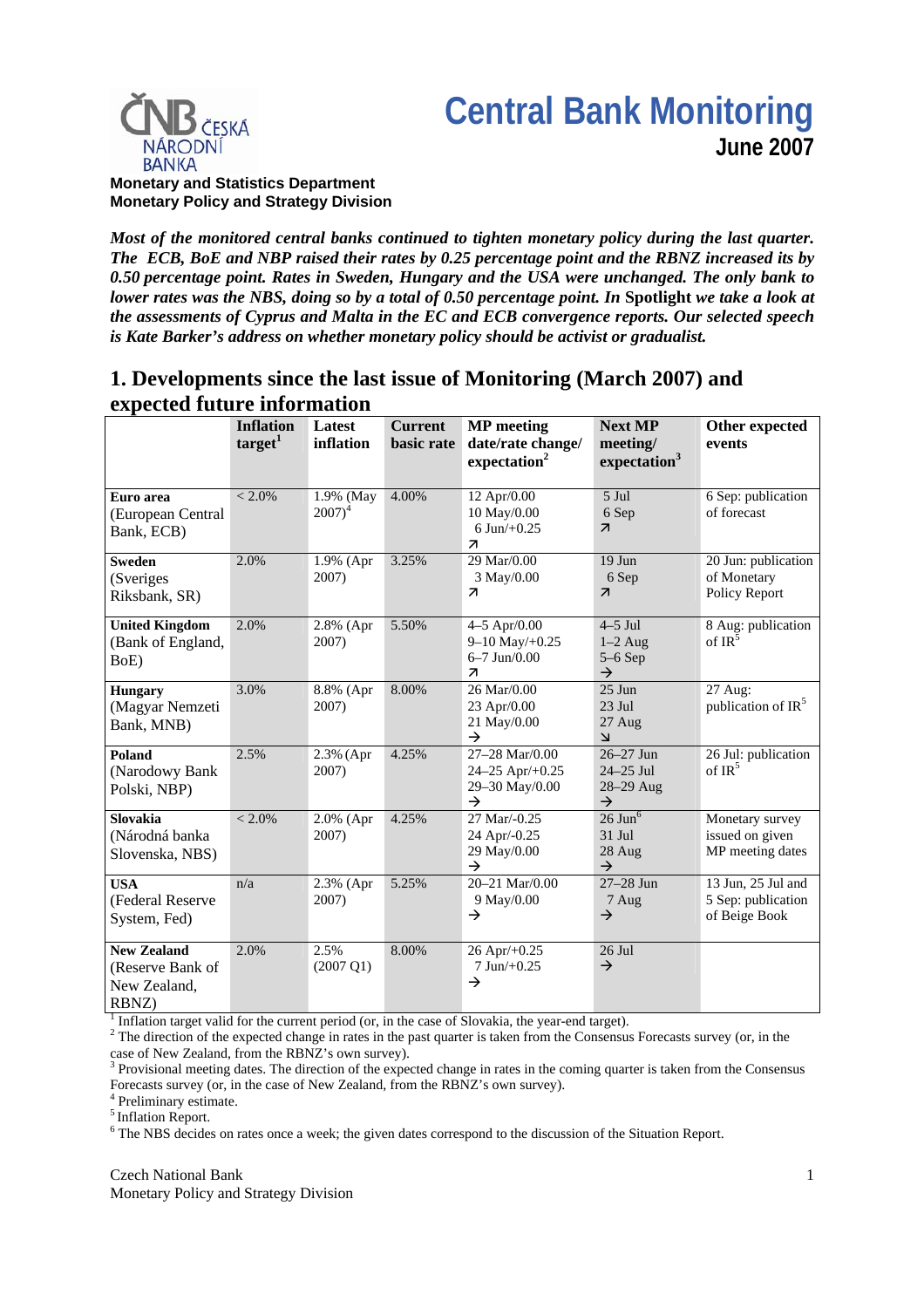## **2. News**

#### **[ECB and EC publish convergence reports for Cyprus and Malta](http://www.ecb.int/pub/pdf/conrep/cr200705en.pdf)…**

In mid-May the ECB and the European Commission published their convergence reports assessing the preparedness of Cyprus and Malta for adopting the euro. According to these reports, Cyprus had fulfilled all the conditions laid down in the Maastricht Treaty and it was subsequently given a positive recommendation by the Commission. In Malta's case, the Commission's report stated that the country had achieved a high degree of sustainable convergence and hence fulfilled one of the main conditions for adopting the euro. The convergence reports are examined in more detail in *Spotlight*.

#### **…[and ECB sells more gold](http://www.ecb.int/press/pr/date/2007/html/pr070601.en.html)**

During April and May the ECB sold 37 tons of gold from its reserves. These sales are in conformity with the Central Banks' Gold Agreement signed in 27 September 2004. Together with the gold sales of 23 tons last autumn, the ECB has thus sold 60 tons of gold in the third year of the agreement. The ECB will sell no more gold up to the end of September.

#### **[Sveriges Riksbank gets new Executive Board members](http://www.riksbank.com/templates/Page.aspx?id=24605)…**

Owing to the expiry of the term of office of Kristina Persson and the resignation of Deputy Governor Eva Srejber, the General Council of the Riksbank appointed two new members to its Executive Board. They are Lars E. O. Svensson, professor at Princeton University, and Barbro Wickman-Parak, chief economist at SBAB (Sveriges Bostadsfinansieringsaktiebolag). The General Council also decided to appoint Irma Rosenberg as First Deputy Governor.

#### **…[and becomes more transparent](http://www.riksbank.com/pagefolders/30388/pp_communication.pdf)**

Following the Riskbank's recent decision to publish its own interest rate forecasts (see the March issue of Monitoring) several more changes are to be made to the Riksbank's communication policy. First, a press conference will be held after each Executive Board meeting, regardless of whether or not interest rates are adjusted. Previously, press conferences have only been held if rates have been changed or when a new forecast has been published. Second, the members of the Executive Board will signal future interest rate developments only at their meetings and not between them. In exceptional cases there may be signalling between meetings if the economic situation changes radically. The final change is a decision to publish the names of members who express opinions at Executive Board meetings in the minutes of the meetings.

#### **[BoE writes first letter to finance minister](http://www.bankofengland.co.uk/monetarypolicy/pdf/cpiletter070417.pdf)**

UK inflation reached 3.1% in March and thus exceeded the Bank of England's 2% target by more than one percentage point for the first time in the ten-year history of the independent BoE. In this situation, the Bank was obliged to send an open letter to the Chancellor of the Exchequer setting out the reasons for the overshooting, the BoE's response and the period within which inflation is expected to return to the target.

#### **[NBP sets up euro area integration bureau](http://www.nbp.pl/Homen.aspx?f=/en/aktualnosci/2007/biseen.html)**

The main task of the new Bureau for Integration with the Euro Area is to prepare a report on Poland's full membership in the third stage of the Economic and Monetary Union (the euro area). This report will contain an analysis of the costs and benefits of euro area membership, an assessment of the functioning of the euro area so far, and a definition of the conditions for the adoption of the euro in Poland. The report will be prepared on the basis of consultations with academic and financial institutions, employees' and employers' representatives and other public institutions.

#### **[Slovak koruna's central rate devalued](http://www.ecb.int/press/pr/date/2007/html/pr070316.en.html)**

At the request of Slovakia, the finance ministers of the euro area Member States and the countries participating in ERM II decided, by mutual agreement, to revalue the central rate of the Slovak koruna in March. The new central rate was set at 35.4424 SKK/EUR, which represents a revaluation of 8.5%.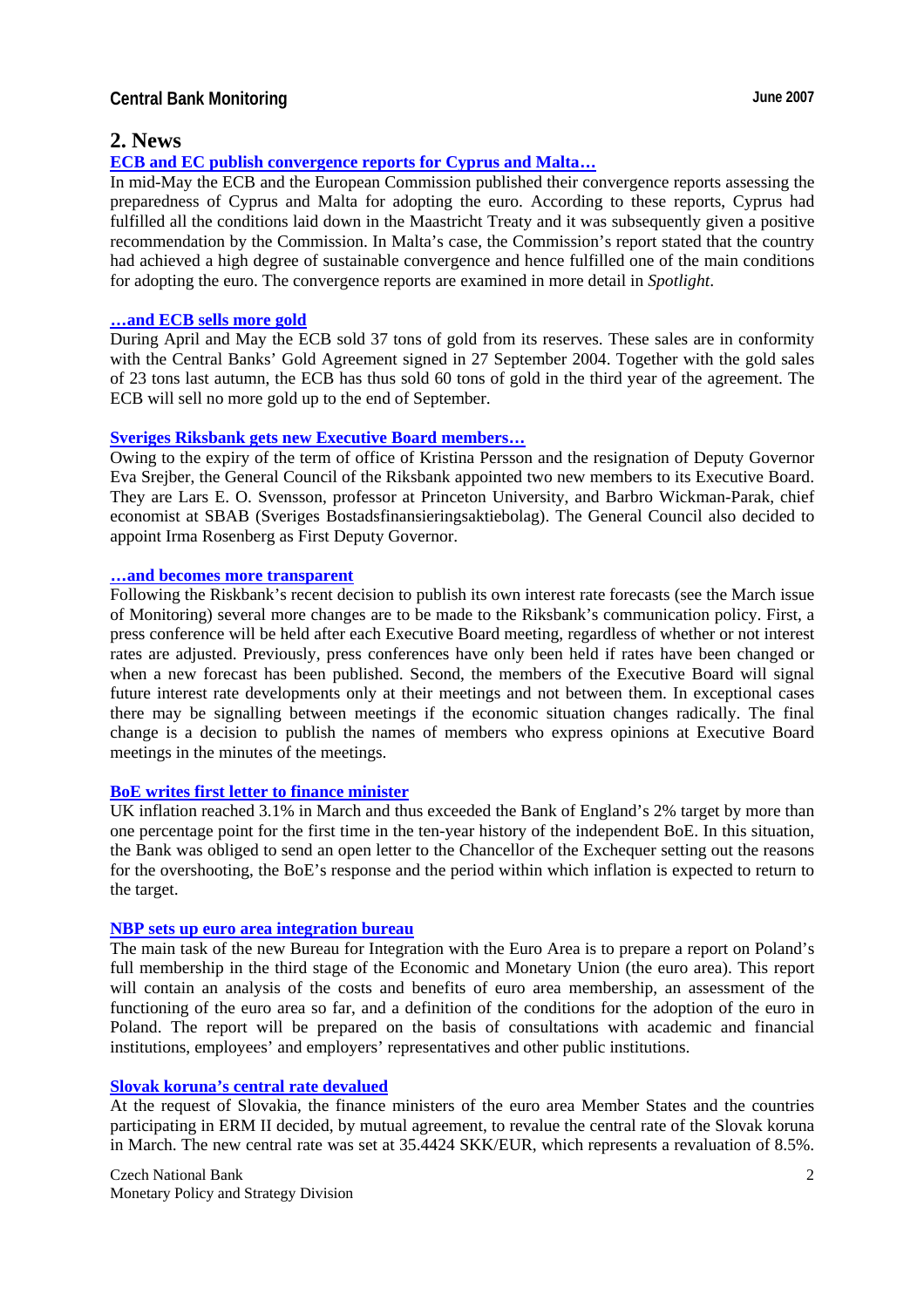According to the NBS, the revaluation of the central rate is in line with the equilibrium movement of economic fundamentals, as the appreciation of the Slovak koruna's nominal exchange rate is due to high productivity growth.

## **[Alan Bollard reappointed as RBNZ Governor](http://www.rbnz.govt.nz/news/2007/3024964.html)**

New Zealand's Finance Minister Michael Cullen reappointed Alan Bollard as Governor of the RBNZ for the next five years. The Finance Minister and the Governor also signed a new, unchanged Policy Targets Agreement (PTA). According to both parties, the existing PTA continues to ensure transparency and sufficient accountability in the conduct of monetary policy by the RBNZ.

## **[China widens fluctuation band](http://www.pbc.gov.cn/english/detail.asp?col=6400&id=837)**

In May, the People's Bank of China (PBC) enlarged the daily fluctuation band for the exchange rate of the domestic currency against the dollar to  $\pm 0.5$ %. The limits of the previous band of  $\pm 0.3$ % had been reached only in exceptional cases. According to the PBC, this is a further step in the gradual relaxation of its exchange rate regime and is aimed at strengthening the pricing and risk management capabilities of financial institutions.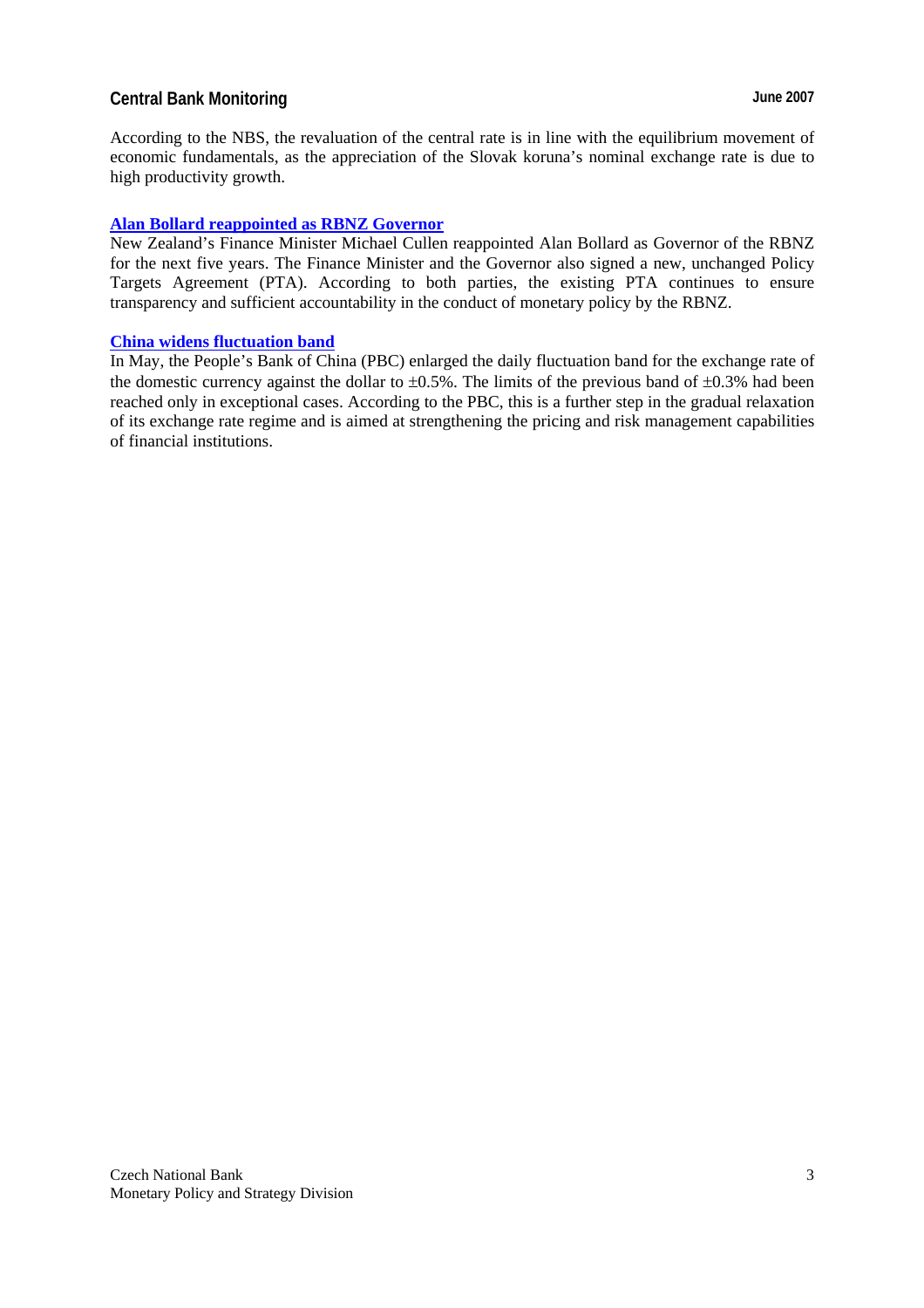# **3. Spotlight: Convergence reports assess the preparedness of Cyprus and Malta for the euro**

*In mid-May, the [ECB](http://www.ecb.int/pub/pdf/conrep/cr200705en.pdf) and the [European Commission](http://ec.europa.eu/economy_finance/publications/convergence/2007/report2007_cyprus_en.htm) published convergence reports assessing the preparedness of Cyprus and Malta for adopting the euro. According to these reports, Cyprus had fulfilled all the conditions laid down in the Maastricht Treaty and it was subsequently given a positive recommendation by the Commission. In Malta's case, the Commission's report stated that the country had achieved a high degree of sustainable convergence and hence fulfilled one of the main conditions for adopting the euro. By contrast with Cyprus, however, the Commission's recommendation in this case was conditional on the abrogation of the excessive deficit procedure which Malta is subject to according to both reports. Together with the convergence report, the Commission submitted a recommendation to the Council of the EU, in the composition of the ministers of finance of the Member States (Ecofin), to abrogate the excessive deficit procedure for Malta. At its June meeting, Ecofin followed this recommendation and ended the procedure, and so Malta fulfils the criterion regarding the stability of public finances. The final decision on whether or not to accept the countries into the euro area will be taken by Ecofin in July.* 

#### **Criterion on price stability fulfilled comfortably in both countries**

In February, Cyprus and Malta asked the ECB and the Commission to prepare extraordinary convergence reports so that they would be able to adopt the euro at the start of next year. Over the reference period (April 2006 – March 2007), the harmonised inflation rates in Cyprus and Malta were 2.0% and 2.2% respectively, and were thus 1.0 and 0.8 p.p. respectively below the reference value given by the average of the three EU countries with the lowest inflation rates (in this case 3.0%). According to the reports of both the Commission and the ECB, both countries thus comfortably fulfilled the price stability convergence criterion. Inflation in these countries had been relatively stable in previous years as well. Moreover, the Commission states that in both countries inflation is likely to remain below the reference value in the months ahead. In the case of Cyprus, slight upside risks to this outlook are associated primarily with second-round effects of past growth in energy prices and the expected harmonisation of VAT rates. In the case of Malta, a renewed increase in energy prices and a simultaneous rapid rise in credit are the main upside risks going forward.

#### **Fulfilment of criterion on long-term interest rates is likewise no problem**

Long-term interest rates in both Cyprus (4.2%) and Malta (4.3%) were well below the 6.4% reference value over the reference period. Rates in both countries were practically the same as those in the three EU countries with the lowest inflation and only slightly above the euro area average.

#### **Successful stays by both countries in ERM II**

The exchange rate convergence criterion was similarly satisfied in both countries with no major problems over the reference period (May 2005 – April 2007). Both countries participated in ERM II in this period. The Central Bank of Cyprus maintained the exchange rate in the upper half of the fluctuation band, very close to the central rate. The Maltese central bank maintained the exchange rate directly at the central rate, in line with a commitment made upon ERM II entry. The exchange rates in both countries were therefore stable in this period despite high current account deficits in recent years. Especially for Malta, the net outflow of portfolio investment recorded in the last two years has been more than financed by net inflows of direct and, in particular, other investment.

Czech National Bank 4 The fulfilment of all these three convergence criteria is primarily the result of appropriately chosen monetary policy focusing de facto on maintaining a fixed exchange rate. Primarily by means of this fixed rate, the monetary authorities have tried to achieve and maintain low inflation and interest rates. Such a regime is appropriate for countries that have already achieved a relatively high level of real convergence towards the core of the EU and which are therefore recording only a low rate of

Monetary Policy and Strategy Division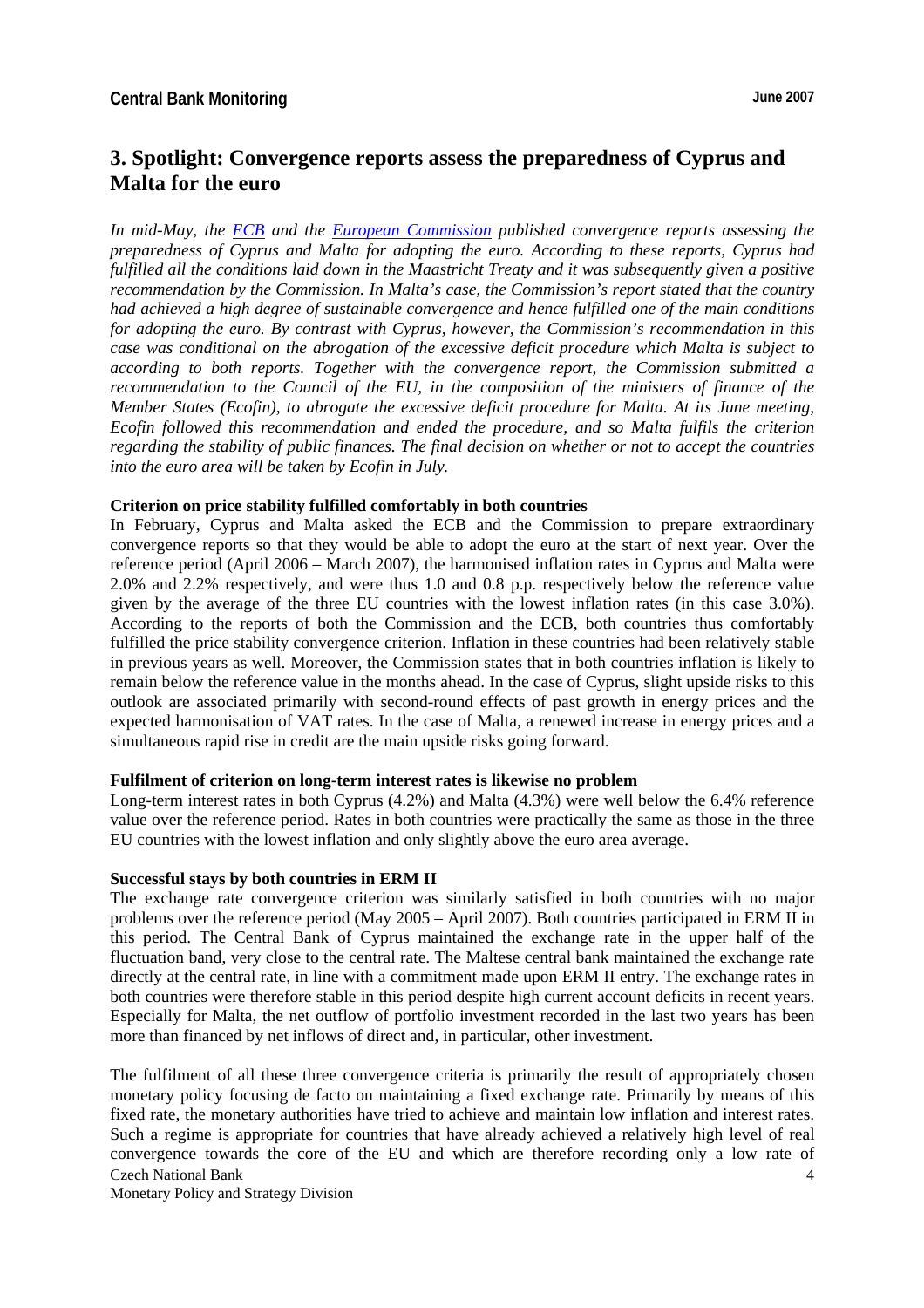equilibrium appreciation of their national currencies. In other countries (such as the Baltic States), however, a very similar monetary policy arrangement to that applied in these two relatively advanced economies is leading to high inflation and non-fulfilment of the inflation criterion. In these less advanced economies experiencing equilibrium appreciation, fixed exchange rate regimes are preventing the inflation pressures stemming from catching-up of the advanced countries' price and economic levels from being absorbed through nominal appreciation.

#### **Malta battled to fulfil the fiscal criterion right up to the last moment**

Cyprus fulfilled the criterion relating to public finances. The excessive deficit procedure for Cyprus was terminated in July 2006. Its general government deficit stood at 1.5% of GDP in 2006, well below the 3% reference value. A further slight improvement is expected for 2007. Government debt amounted to 65.3% of GDP in 2006 and thus exceeded the 60% reference value. Quite a significant improvement is expected for 2007 and the debt-to-GDP ratio should fall below the 60% level at the turn of 2009. This can be viewed as sufficient to satisfy the criterion. The Commission has numerous suggestions for further improvement and many comments on the government scenario, but it does not doubt the generally improving government debt trend.

Malta, too, is recording improving results compared to when it joined the EU. Its general government deficit reached 2.6% of GDP in 2006 and was thus below the reference value. A further slight decrease is expected for 2007. General government debt stood at 66.5% of GDP in 2006 and thus exceeded the reference value. Only a small decrease in the debt-to-GDP ratio is expected for 2007. The ECB convergence report also notes that part of the improvement in the public finance deficit in 2005 was due to temporary measures. In its report, the ECB expects it to take years for the total debt to fall below 60%. The convergence criteria include a condition that the country must not be subject to an Ecofin decision on the existence of an excessive deficit. The ECB and Commission reports both stated, however, that Malta was the subject of an excessive deficit procedure. By contrast to Cyprus, the Commission's recommendation in this case was conditional on the abrogation of the excessive deficit procedure. Together with the convergence report, the Commission submitted a recommendation to Ecofin, to abrogate the excessive deficit procedure for Malta. At its June meeting, Ecofin followed this recommendation and ended the procedure, and so Malta fulfils the criterion regarding stability of public finances.

#### **Compatibility of national legislation achieved in both countries**

The ECB and Commission reports both state that the two countries' national legislation is compatible with the requirements of the EC Treaty and the Statute of the ESCB and ECB. In Malta's case, however, the Commission's report mentions the existence of an incompatibility in the Central Bank of Malta Act as regards the prohibition of monetary financing. The incompatibility concerns the possibility of providing credit to Maltese banks in order to maintain financial stability and in other exceptional cases. According to the Commission, this might be a case of public support which the state should not provide. Nevertheless, this fact had no bearing on the overall assessment of this criterion.

#### **Ecofin will have final say**

The final decision on whether or not to accept the countries into the euro area will be taken by Ecofin in July. If its decision is positive, an irrevocable conversion rate between the euro and the national currency will be set for each country. Both countries are expected to introduce the euro on 1 January 2008 under the "Big Bang" scenario, i.e. simultaneous changeover for cash and non-cash transactions.

# **4. Selected speech: Kate Barker on the frequency of interest rate changes**

*In this section we summarise a speech entitled "[Interest rate changes – too many or too few](http://www.bankofengland.co.uk/publications/speeches/2007/speech305.pdf)" given*